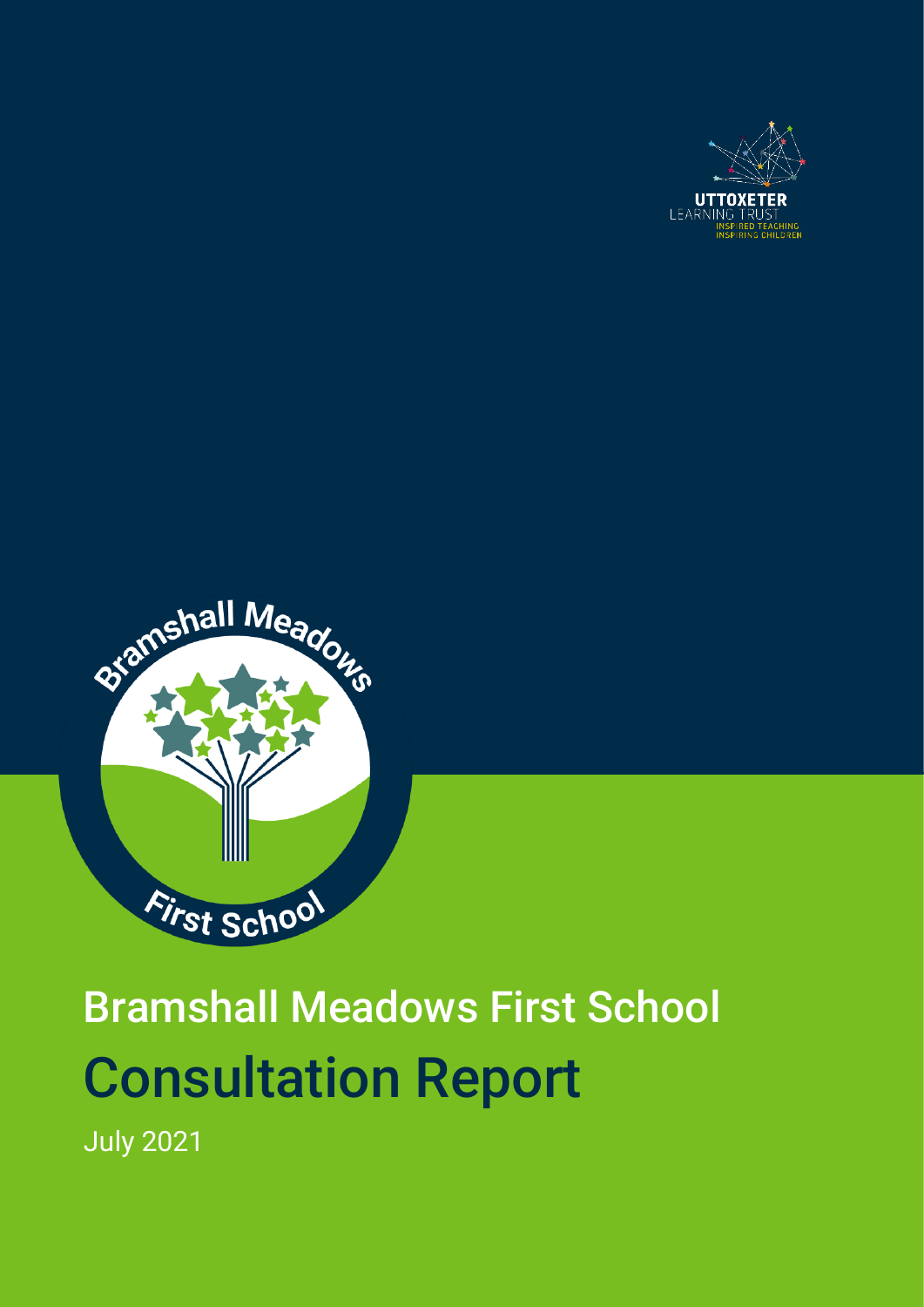# Bramshall Meadows First School Consultation Report

#### Over what period did your consultation take place?

#### Wednesday 12<sup>th</sup> May to Wednesday 23<sup>rd</sup> June

#### How were consultation materials disseminated?

- Bramshall Meadows First School Website [www.bramshallmeadows.org.uk](http://www.bramshallmeadows.org.uk/)
- Social media: Twitter @Bramshall\_First, Facebook @BramshallMeadowsFirstSchool Instagram @BramshallMeeadows\_FirstSchool
- Additional social media via Twitter @UttoxeterTrust
- Virtual consultation event Wednesday 9th June
- Dedicated email for comments and questions
- Survey via Survey Monkey
- Press release circulated to local media

#### A list of the respondents and stakeholders you proactively engaged with in the consultation process:

- Local residents and parents Bramshall Meadows Estate, plus surrounding ST14 area
- Residents within the Uttoxeter and Staffordshire area
- Parents, Carers, and employees of the Uttoxeter Learning Trust
- Governors, Trustees and Members of the Uttoxeter Learning Trust
- Headteachers of the wider pyramid of Uttoxeter Schools
- Staffordshire County Council Cabinet
- Staffordshire Councillors and County Council staff
- Local MP
- Diocese representatives
- Professional associations

#### Information made available to consultees:

The Bramshall Meadows First School website offered details of the proposed opening date, the reasoning behind a need for a new first school in the area, the school's vision, mission and values, intention to recruit into reception and nursery, draft admissions policy, details of the virtual consultation event, an expression of interest form and details of how to make contact with the steering group.

#### Information provided about the school's location:

The location on the Bramshall Meadows development and a map indicating the approximate location and proposed catchment area.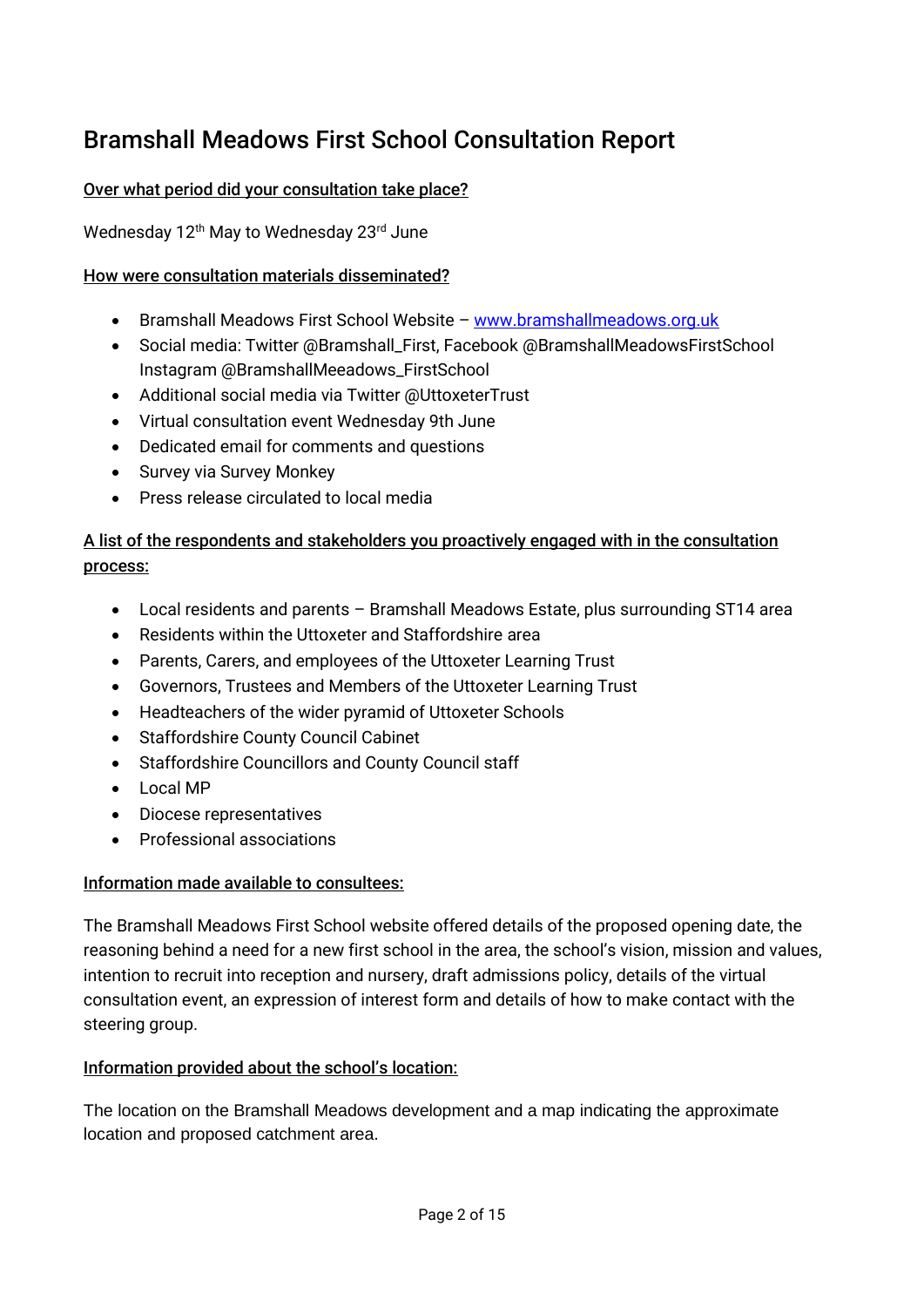Did your consultation specifically ask respondents to confirm whether they agreed that the Secretary of State should enter into a funding agreement with your trust to open your new free school?

Yes

# How many respondents in total did you get to this specific question?

111

# How many of the respondents agreed that the Secretary of State should enter into a funding agreement?

103

#### What issues were raised by respondents about any part of your consultation?

- The availability of places for students in the middle and high schools when the new school opens
- How parking, pick up and drop off will be managed
- The provisions that will be in place for wraparound care
- SEND provision
- Links with the community

# What is the trust's response to each of these issues?

#### The availability of places for students in the middle and high schools when the new school opens

Currently there are places available in all three middle schools within the Uttoxeter Learning Trust: Windsor Park CoE Middle (the school's feeder middle school), Ryecroft CoE Middle School and Oldfields Hall Middle School. Staffordshire County Council produce pupil projections based on a cluster area linked to current demographics and an expected child yield from new housing developments. Where there is projected to be a need for additional school places from new housing (as is the case in Uttoxeter), Section 106 contributions are requested from each developer to contribute towards these additional places.

In terms of middle school provision, Oldfields Hall Middle School has recently completed a consultation in relation to a proposal to expand the middle school by 30 places per year group from September 2025. The proposal includes a new teaching block and multi-use hall and will be discussed at a Staffordshire County Council cabinet meeting in August 2021. The first Year 4 cohort from Bramshall Meadows First School would progress to Year 5 in September 2027.

In terms of High school provision, pupil projections will continue to be monitored to determine the delivery date for any additional places.

#### How parking, pick up and drop off will be managed

As with all new schools, parents and carers will be encouraged to find sustainable means of travel to school, especially as the expectation is that most families will be living locally on the Bramshall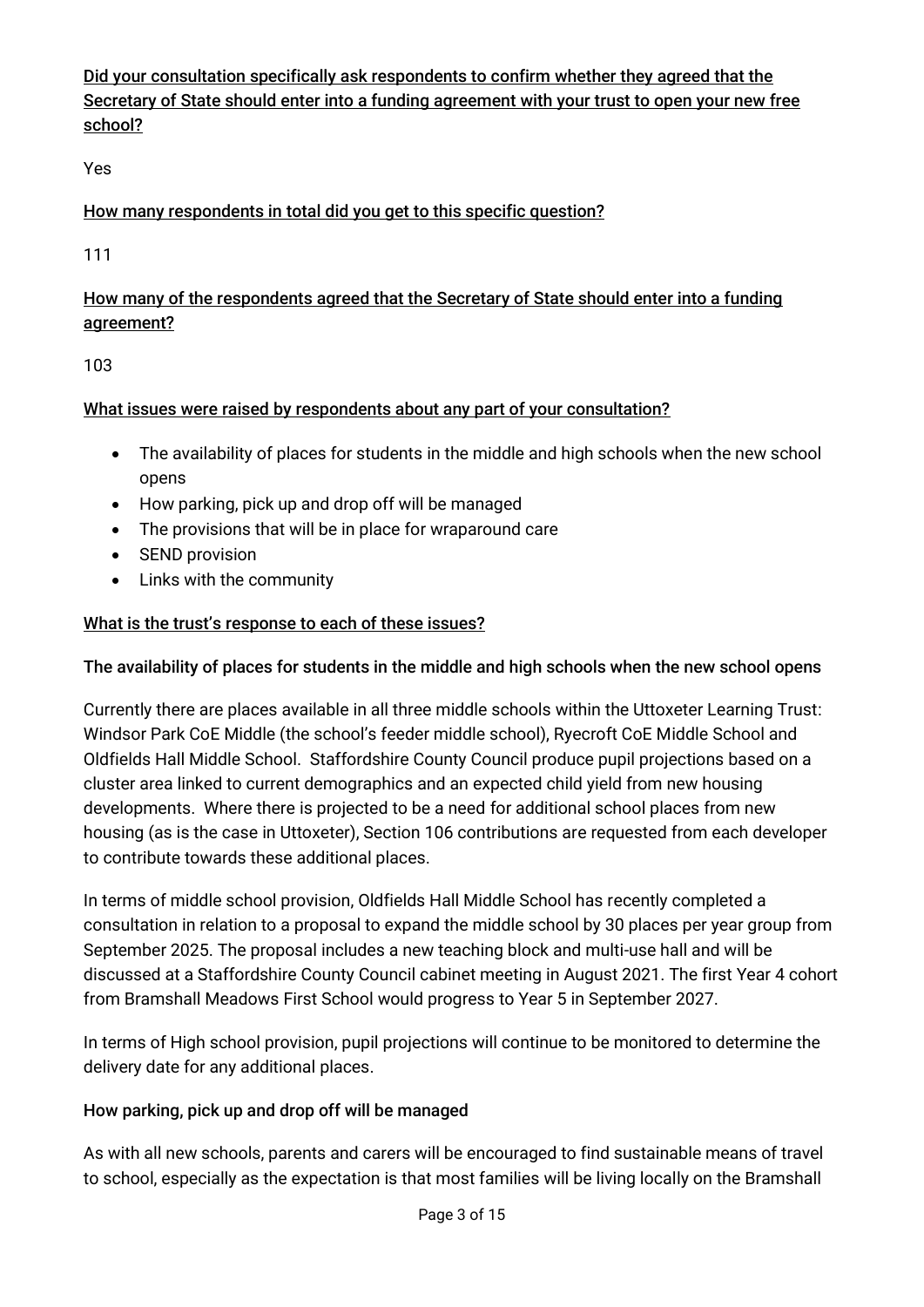Meadows estate. The County Council's Modeshift STARS programme (nationally accredited sustainable travel planning) will support this through communication with parents and pupils via the school.

Parents dropping children off will not be allowed to access the school site and any parking on site will be for staff and school visitors only. This is to ensure the safety of staff and pupils. There will be a pupil storage area for bikes and scooters on the school site. Parents and carers will, however, be expected to comply with whatever traffic enforcement is in place through the estate which will include signs and road markings and show consideration towards our neighbours.

The school will consider whether staggered start and end times would be beneficial to managing the start and end of the school day. With the initial intake for September 2022 comprising of reception and nursery pupils only, it is envisaged that the school will be able to revise their procedures as the school grows.

#### The provisions that will be in place for wraparound care

We will offer access to before- and after-school care for working parents and carers from when the new school opens. The detail of provision will be shared during the next academic year.

# SEND provision

We will be publishing our SEND policy on the website from September 2021 which will make clear the ways in which we will support pupils at Bramshall Meadows First School. The leadership of the school will welcome contact from parents and carers who wish to discuss the needs of their children prior to the school opening in September 2022. First schools within the trust have a close relationship with the middle schools and consequently the high school which supports a strong transition into the next stage of the pupil's education.

#### Links with the community

Community access is part of the trust's plans for Bramshall Meadows First School reflecting the positive relationships that already exist in and around the trust. Consideration will be given to opportunities for lettings of the main hall, the grounds and other suitable rooms in line with appropriate staffing levels within the school and the needs of the community.

Signed (by lead proposer or chair of trustees):

Scan

Role: Chief Executive Officer - Uttoxeter Learning Trust

Date: 20/07/2021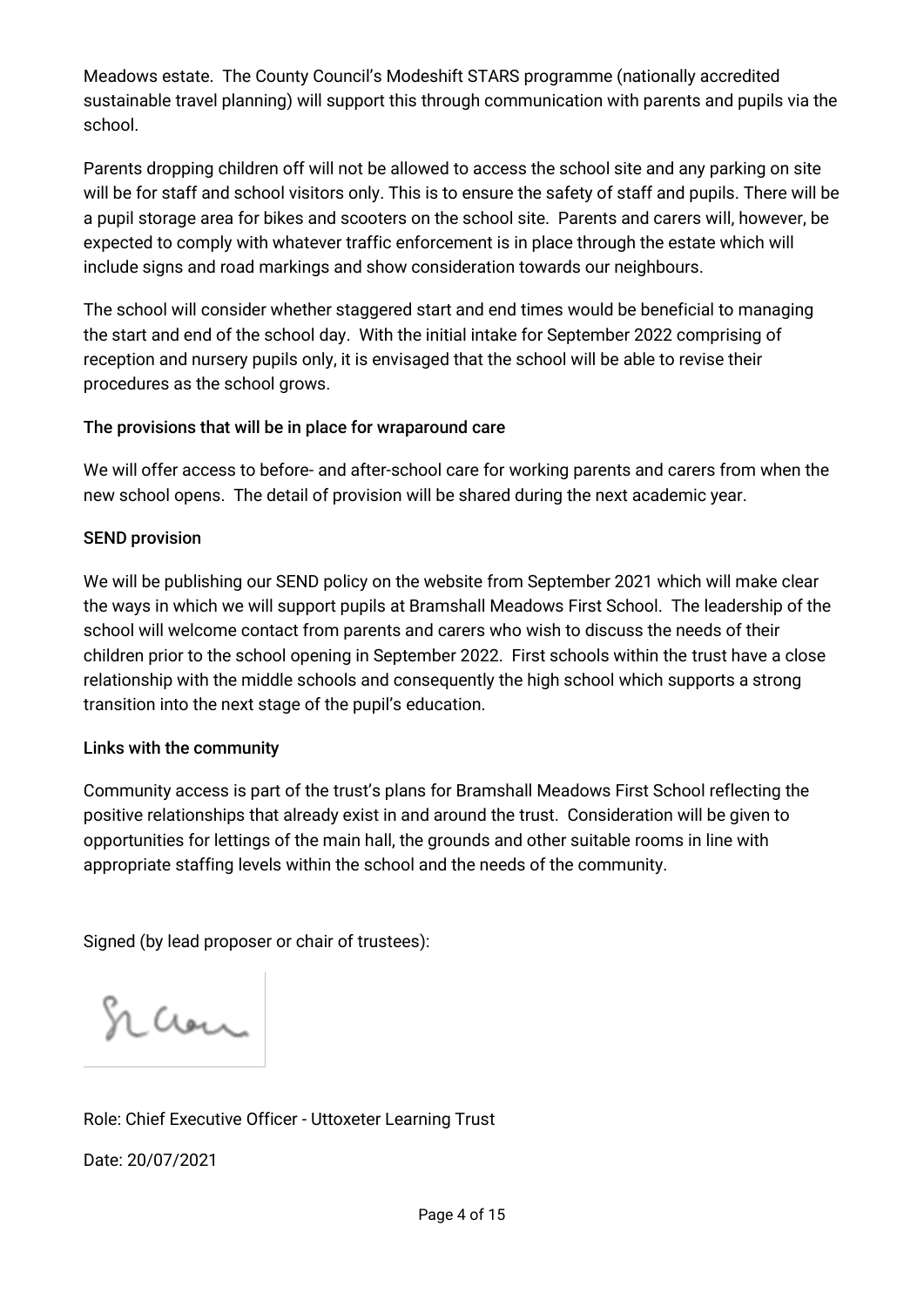# Survey Questions & Responses

Q1 Do you agree that opening the proposed Bramshall Meadows First School will meet the need to provide additional school places in the locality?



93% of respondents agreed that opening Bramshall Meadows First School would meet the need to provide additional places in the locality.

- The opening of the school will require extra places to be available at the middle shools and secondary school.
- However, there will still be a need for places for older children as they move through the school years. The more housing we have the more children will need schooling, and that doesnt just stop at first school level. Can the middle and high schools cope with increased numbers filtering into them?
- Yes- if the school opens to all year groups from the start rather than reception and building up every year. I work in a school that did this and we see forever adapting the curriculum and despite ofsted grading it 'good with outstanding features' twice, it took 7 years to get it where we wanted which wasn't good for the children or staff.
- What about middle school and high school places or are new houses only sold to families with kids under 10??
- High and middle schools also need improvements and more areas built or a rebuild on the schools
- Can we be sure that in years to come that the middle and high school can accommodate these extra children?
- Although there is also a need for middle schools as we currently only have 2
- Why only 1 class per year group- why not take the opportunity to build a larger new school and replace some of the older schools in town that need a significant refresh.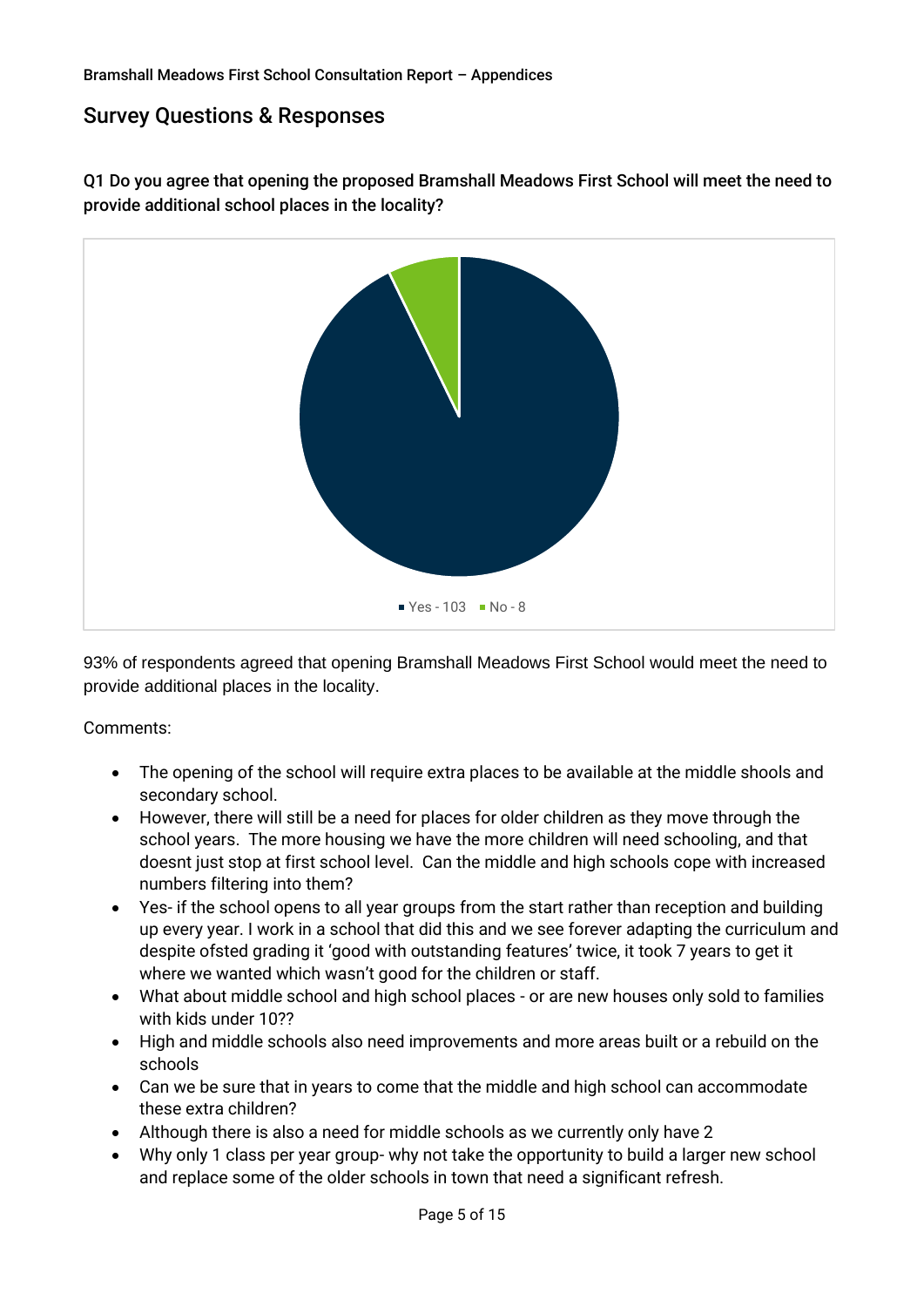- in line with this another middle school and high school should be considered
- Two tier system would be ideal
- This school should have been built years ago. I moved my daughter 4 years ago and hoped to send my son who was 1 at the time there - we feel very let down by st modwen to have missed out.
- As well as needing first school places Uttoxeter also needs middle and high school places. Otherwise where do these children move on to when they finish first school
- Bramshall meadows will be a huge estate, so another school is definitely needed!
- Gradually, over a number of years until the school is full.
- I don't feel a first school is enough. The locality needs at least one more middle school
- Yes for younger primary aged children, what about older children?
- Fairly new to the area but understood there were enough First Schools within a short distance from Bramshall Meadows.
- As long as the school can cater for all primary school aged children on the estate then yes
- With priority required for those living in the estate and the immediate local area, the first school will provide essential facility for the young local children to excel in their early lives.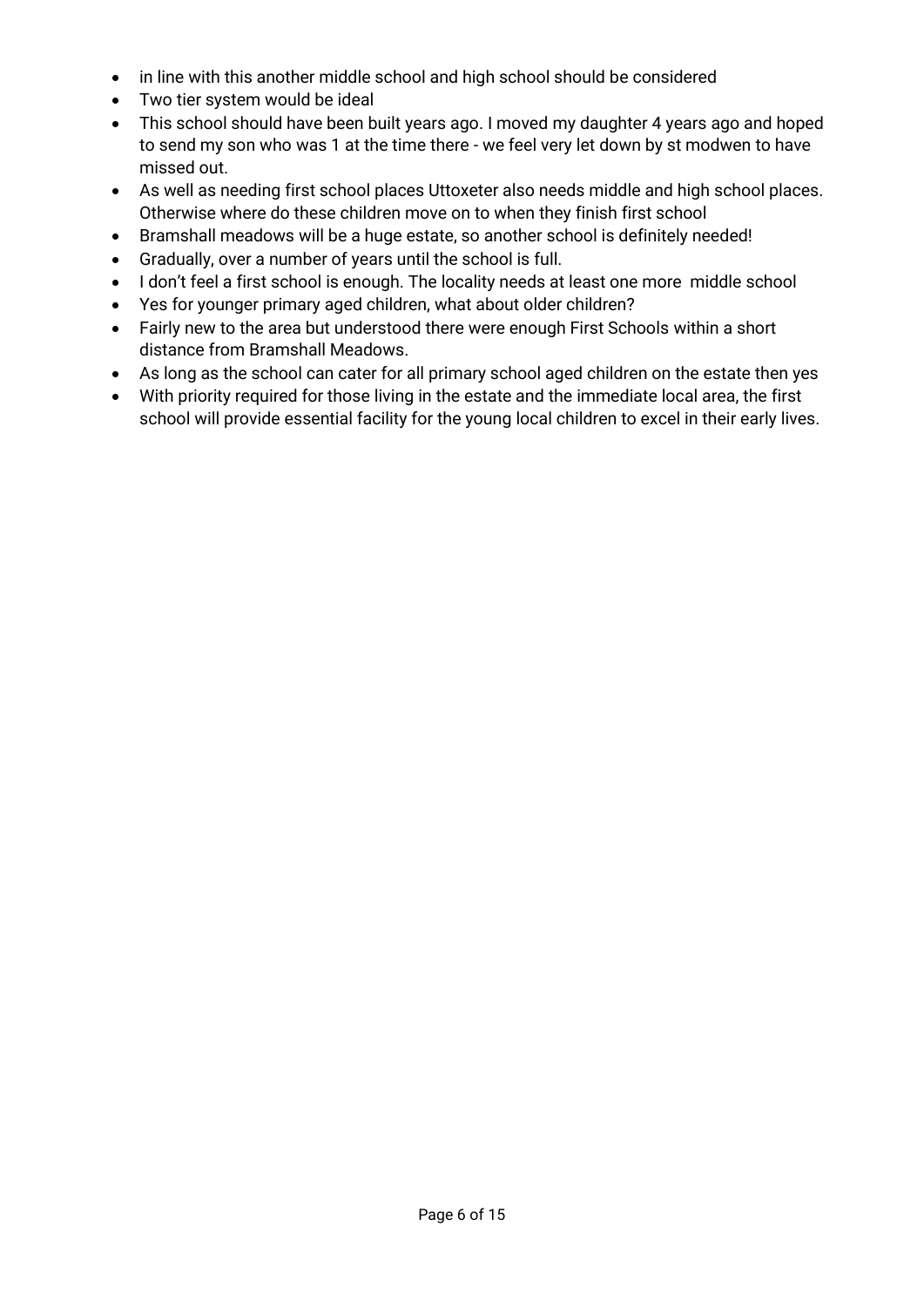Q2 Do you agree that the Uttoxeter Learning Trust should enter into a Funding Agreement with the Secretary of State for Education for the purpose of establishing Bramshall Meadows First School?



93% of respondents agreed that Uttoxeter Learning Trust should enter into a funding agreement with the Secretary of State for Education for the purpose of establishing Bramshall Meadows First School.

- There are other Trusts who are just as good if not better.
- NA we are unsure of what this means, this should be explained further
- To be honest don't fully understand what the funding agreement is or does but had to answer this question to move on.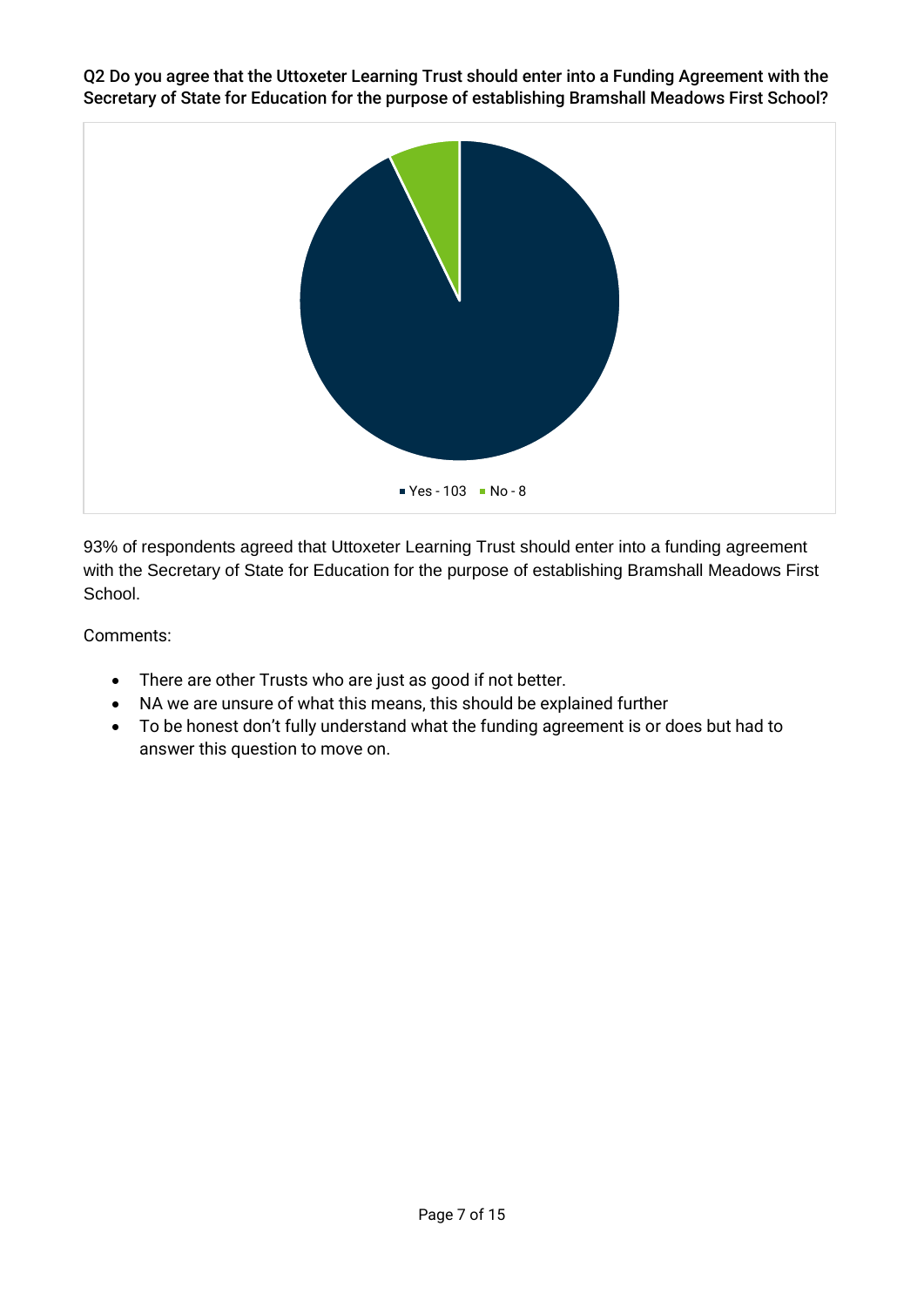#### Q3 We want Bramshall Meadows First School to be at the heart of the local community. Are there any services you would like the new school to offer the local community?

- Access to playing fields for sports clubs, meeting rooms for local residential meetings and neighbourhood watch schemes. If possible fast (chargeable) electric car charging facilities as there are very few in the town and it would help visitors to the school in achieving government/council lowered emissions targets.
- A wrap around care club- especially in the holidays. A lot of parents work full time and need affordable holiday care before and after school.
- Forest schools
- After school support.
- Before and after school clubs.
- Defibrillator
- Training courses
- Holiday club
- Pre- and post-school care and a function room for use and hire.
- Use of classroom or hall as a community room on a weekend
- There are so many community engagement events that the school could encourage or offer the community. Ranging from services offered within the school, outside of the school, short term services, long term services. The more our children are involved in community services the more we truly become a community.
- Sports hall/playing field hire at weekends and evenings
- Before & after school clubs. Seasonal events
- Special educational needs unit/class run by an experienced special school trained teacher and TAs
- Community spaces for hire e.g. school football pitch outside of school hours
- A village hall attached. For functions.
- Gym, youth club
- A Community Hall & better play park for small children and toddlers.
- Swimming pool . Water stars swimming company teach at sand for primary and it's amazing
- After school activities for children
- Being able to hire facilities such as the hall. Encourage community events to be held in the field.
- Employ local people
- A special needs classroom
- Facilities which could be hired out by the local community for arts and crafts or youth club
- Use of sports facilities
- A sure start type centre to address inequality and support vulnerable families. This school should recognise the diverse needs of the community not just the affluent who will be living on Bramshall Meadows. Green spaces and sustainability should be considered to offset the considerable environmental impact this massive estate has had on the local wildlife and biodiversity
- Sports clubs
- Exercise classes, weight loss classes, health and well-being for adults and children.
- Wrap around care, nursery and pre-school facilities
- School needs to provide access to SEND children as provision is poor in the area for anyone who has slightly more complex needs or has a physical disability. Lack of continuity of care and need for a school to have a specialist speech and language unit as currently all are being sent to Burton. Providing this in town at a primary school level would be beneficial to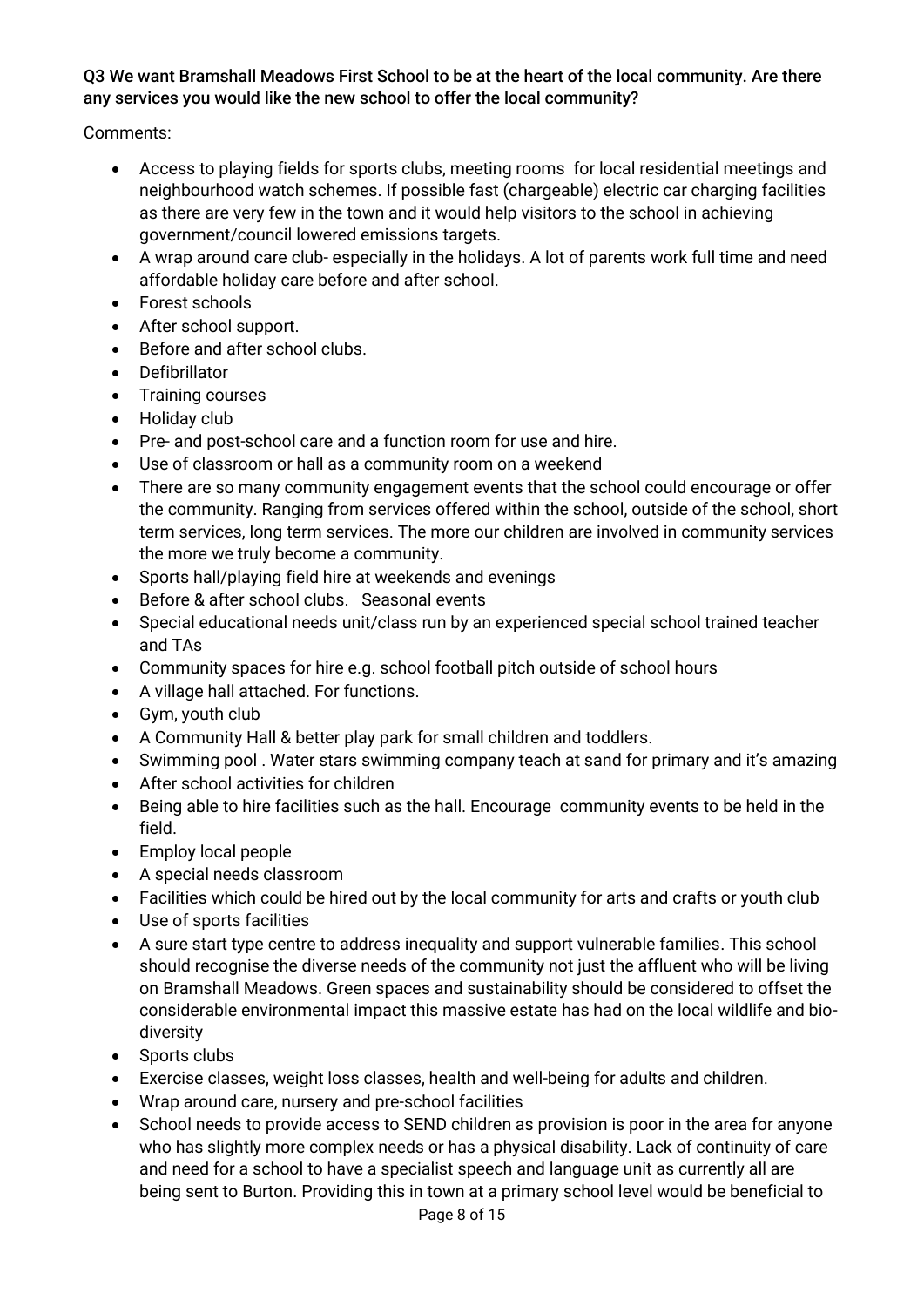all. Provision for autistic students is also needed as inclusion is necessary rather than sending them to burton.

- Use of playing areas during the school holidays as the one built by st modwen is laughably small.
- Holiday clubs at minimal cost.
- Sports activities
- Wrap around care
- Wrap around provision
- Before and after school club. Extra curricular activities. Open days/ evenings
- A community room for mum and baby groups would be brilliant more importantly for myself and my role co-running the Uttoxeter breastfeeding group, Uttoxeter is desperate for a free space for holding a breastfeeding support group (Waitrose have a community room but it is not appropriate for this function). A safe space for new and pregnant people to use bi-weekly to meet with trained supporters/counsellors , midwives and health visitors.
- Clubs or facilities for children to use after school or weekends
- School clubs for school holidays not exclusive to pupils of the school.
- Junior sports classes for tiny tots, activity sessions including those related to farming and agriculture
- Wrap around care
- Space for youth group to meet. Community sports pitch at weekends as we have limited football pitches locally.
- It would be good to be able to use the school facilities, i.e. hiring of hall etc for residents to be able to use for meetings, parties, get togethers etc.
- Sports space for children and community groups to utilise. Playing field running track.
- Before and After School Club, Sports Hall for Weekend Activities for Children which could be hired out by the local community.
- Before and after school club, holiday club for the children, and have brownies ranbows and scouts available for children to attend
- Evening courses for the community
- Ability to hire the school hall for community purposes at evenings or weekend, as well as any proposed sports facilities
- Evening adult education classes, and maybe it could be used for family oriented group activities at the weekends.
- The ability for the local community to use the school in evenings and possibly weekends to meet various demands from facilitating meetings to classes for all ages on varying topics/subjects and in turn be supported by those using it.
- Just keep the community involved, we are already a close community and run events to bring everyone together. The school could help by being an extension of that.
- An enclosed space available to hire, office/ room space to hire
- Wrap around care
- Wrap around care Facilities for hire eg sports facilities, rooms for hire out of school hours
- Wrap around care
- Sports and recreation facilities for use out of school time. Community meeting / activity rooms again for use out of school hours.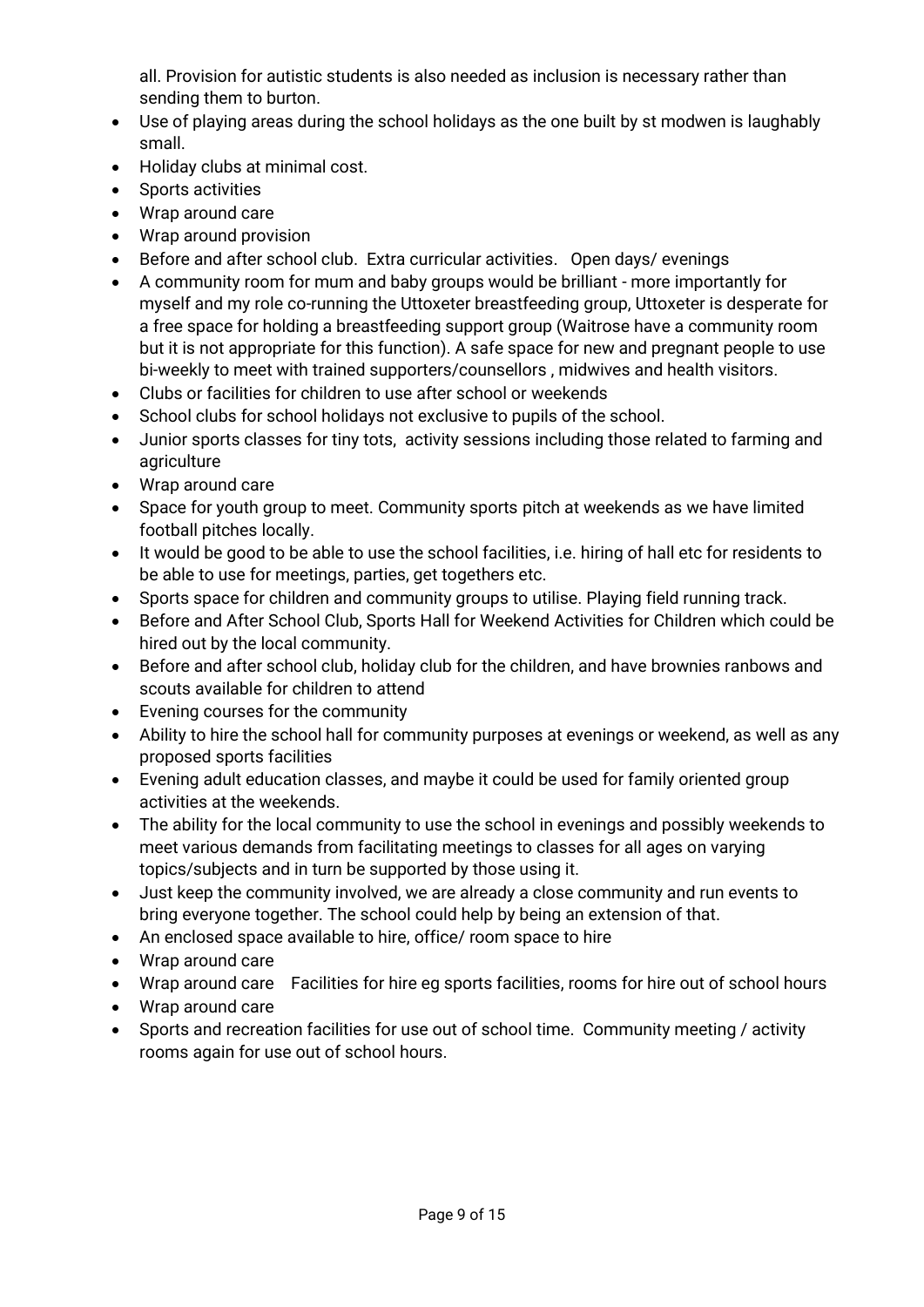Q4 If you have a child who is due to start Nursery or Reception in September 2022, how likely are you to apply for a place?

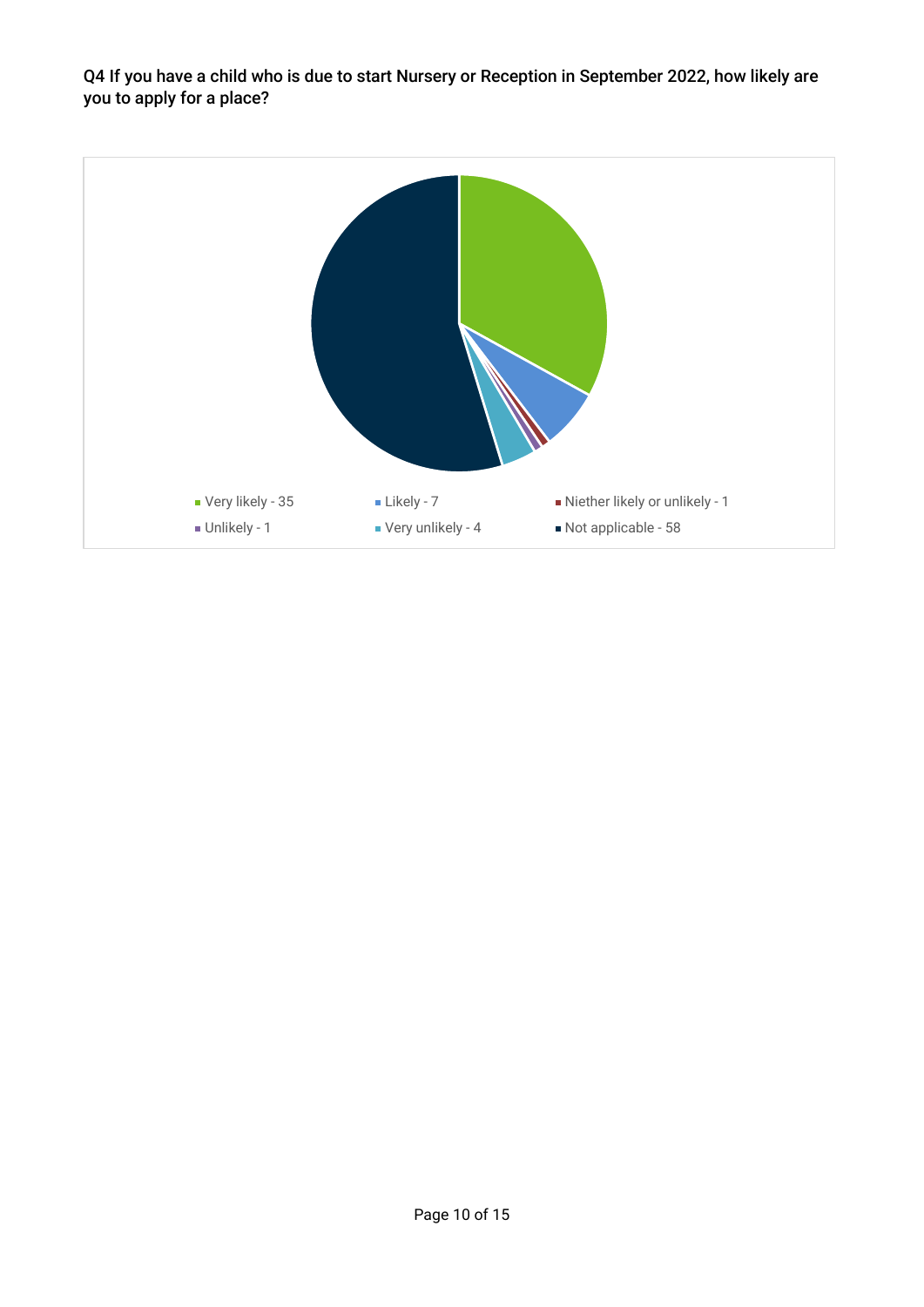#### Q5 Do you think Bramshall Meadows First School should offer wraparound care?



- Yes definitely
- Depends upon demand with more people working at home.
- Yes this will be vital for choice for many parents on the estate, without wraparound care many children will have to attend a school off the estate
- Although not essential, would be an added benefit for a local school.
- Yes my children wouldn't be able to attend if this wasn't available
- Needed as major local employees work 8-5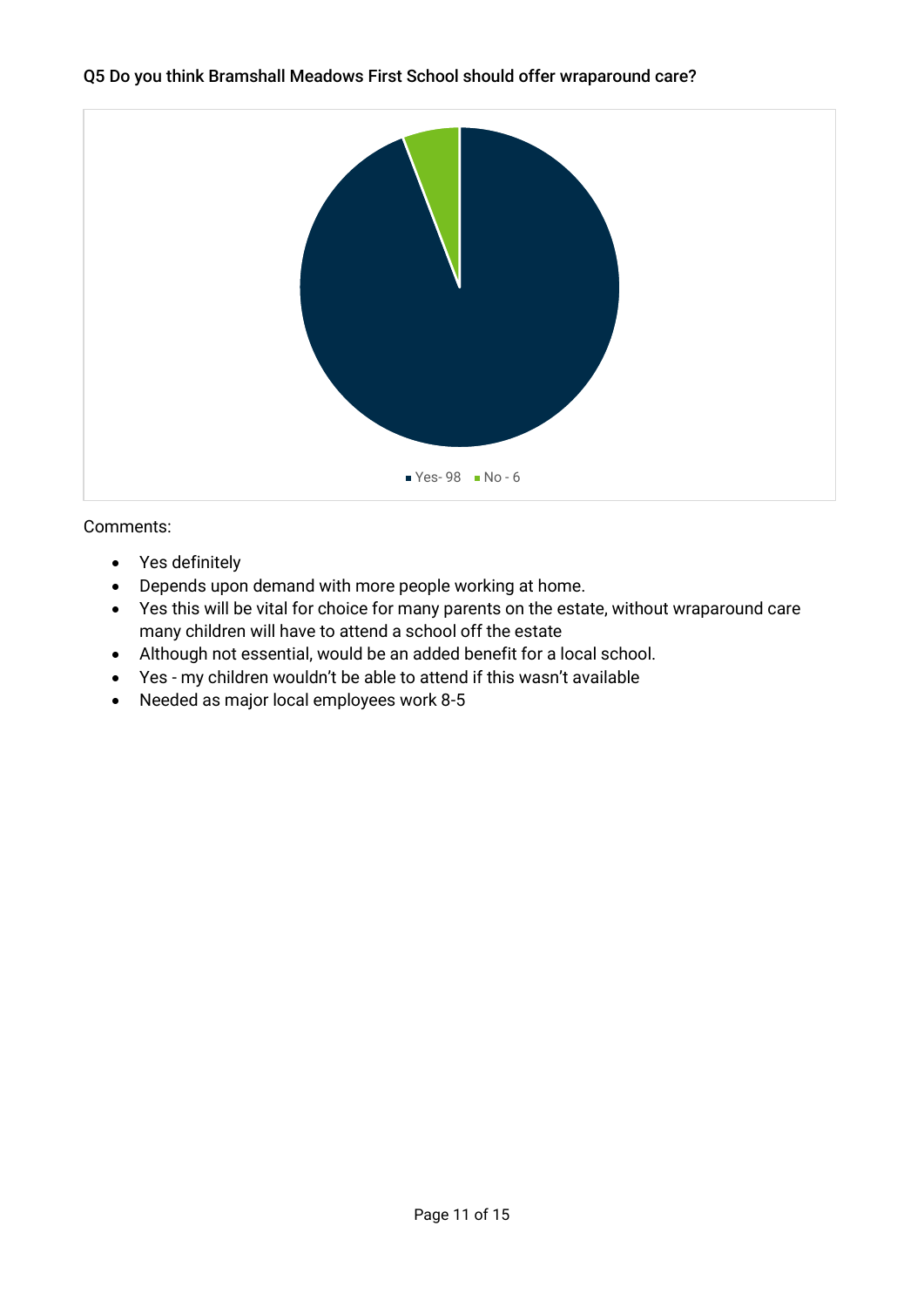Q6 If you have a child who is likely to attend Bramshall Meadows First School would you be interested in wraparound care?

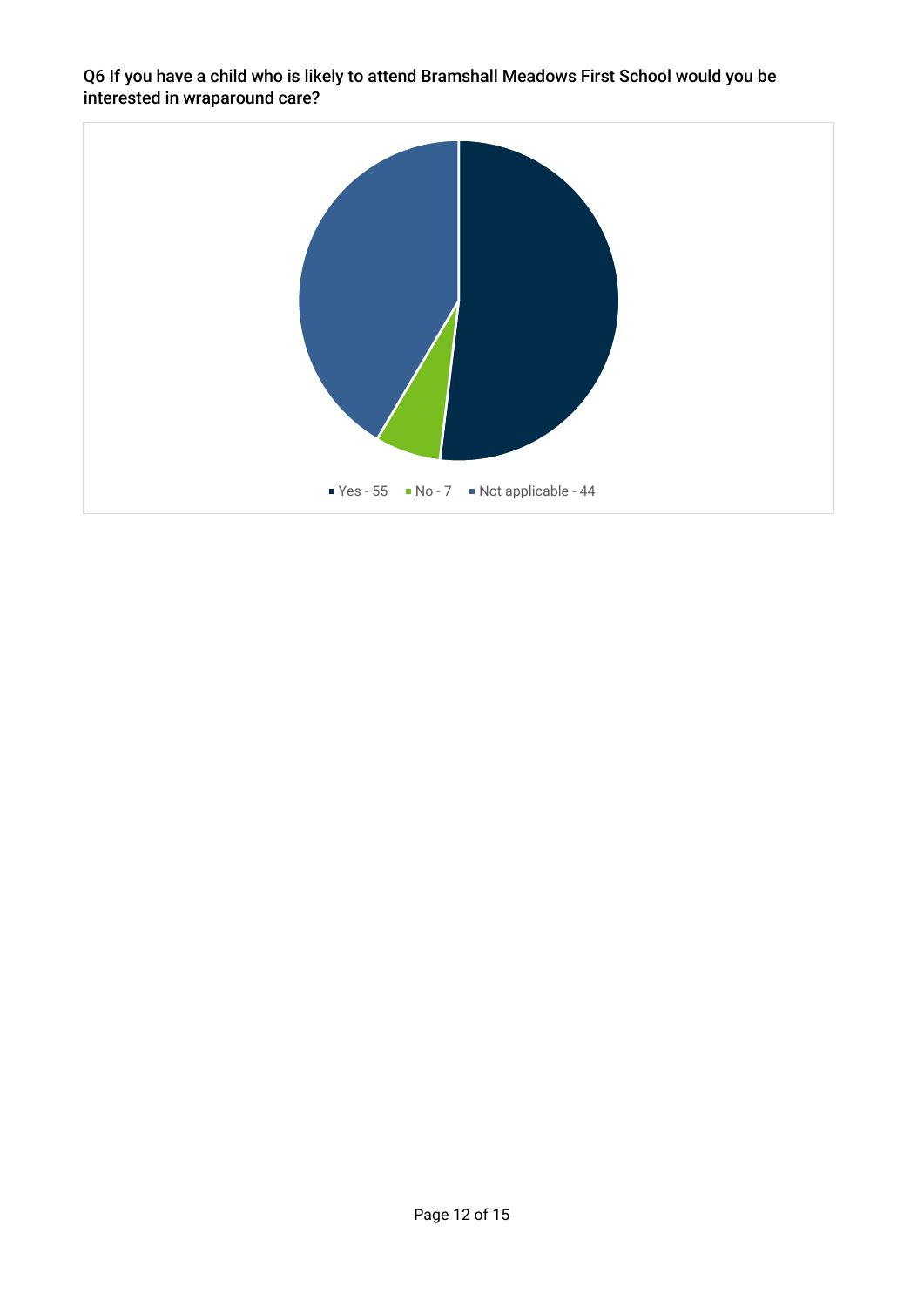Q7 Please tell us how you found out about our consultation:

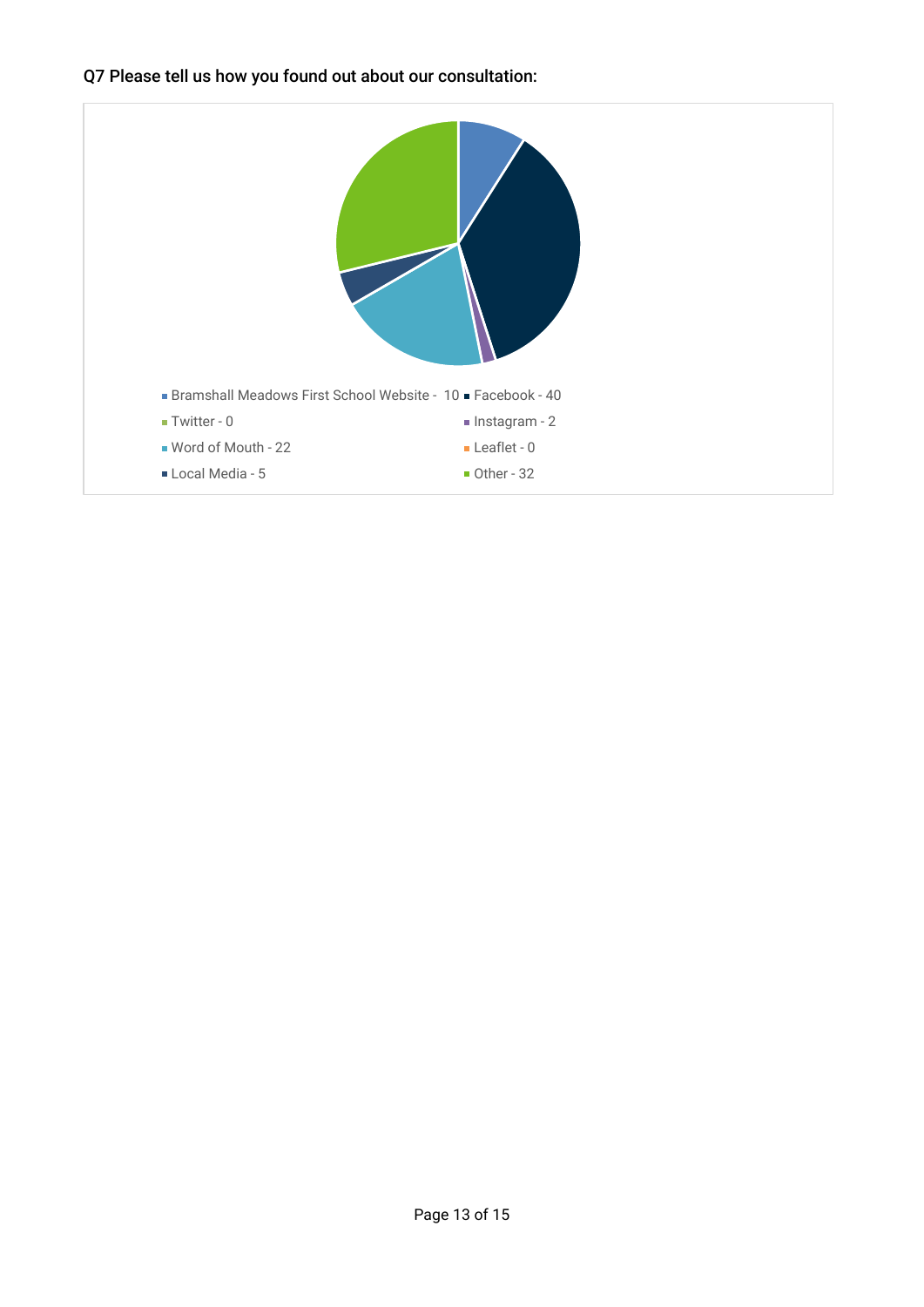#### Q8 Do you have any other comments you would like to add?

- I had no notice of this page other than from the local residents WhatsApp group. Maybe a leaflet to local residents advising of the page and other social media links would be useful to ensure wider awareness?
- Concerns regarding parking obstruction and traffic increase
- I would like to know about vacancies to come work for you.
- Facilities to make it easier for disabled children to attend
- Make sure the school has control of the school dinners so they can say what the children get for dinner. If it's a company that does them they have less control of the menus put in place.
- Highly qualified teachers should be considered for the teaching roles. Newly qualified teachers are cheap but don't come with the experience that a new school needs to do well.
- Our child is 1.5 years old, we are looking forward to the new school opening and hope they will get a place when the time comes. Extra activities including school allotment, outdoor classroom and wraparound care would influence our preference on primary schools
- I would like to transfer my child from Picknalls into Bramshall Meadows, who starts reception Sept 2021. Would this be possible?
- I live opposite the proposed site and I'm worried about the parking situation at school times along with what traffic calming measures will be put in place as Ivinson way will be a rat run from the A50.
- There should be a SEN unit in at least one primary, middle and high school so not as many children need to travel out of town for education.
- Building a first school without creating middle and high school places is short sighted in my opinion- more feeder schools for same number of middle/high schools will just add more demand on middle and high places
- Please ensure parking for this school is set out for parents as a lot will be doing drop offs before work. The site can accommodate this and I appreciate that we would like children to walk to school but note a lot of parents will be working to afford our homes
- Car parking needs to be discussed as parking is not permitted on local streets
- I am a resident on Bramshall Meadows and I am interested to see how the school proposes to make drop off/pick up as safe as possible for residents. Parking and road width around the estate is already tight and these times are notorious for causing traffic chaos. Are traffic calming measures to be introduced or no parking zones in the immediate vicinity?
- See question 1.
- Why only 1 class per year group- why not take the opportunity to build a larger new school and replace some of the older schools in town that need a significant refresh. Why was a new school never built on the Marchington side of town, when one should have been when the housing estate there was built - with the new estate going in by the Abbots Bromley road, surely that would be a better location for a new school. Now all the primary schools are all in the same area of town, which will mean more and more traffic trying to access these areas, as it is too far to walk to school.
- It's ESSENTIAL that the development includes proper parking provision for collection/drop off in order that it doesn't become a problem area for residents. You have the power to design it correctly for decades of future use. You should also petition for appropriate traffic calming from the outset as the road will soon be connected to the A50 and will be a rat run for traffic.
- Where children go after in their education should be addressed. There is a real need in the town for a credible alternative to Thomas Alleynes
- Please keep the updates
- As a resident living opposite the site I would like to know that adequate traffic and road measures are put in place: no parking or waiting on the road outside the school on either